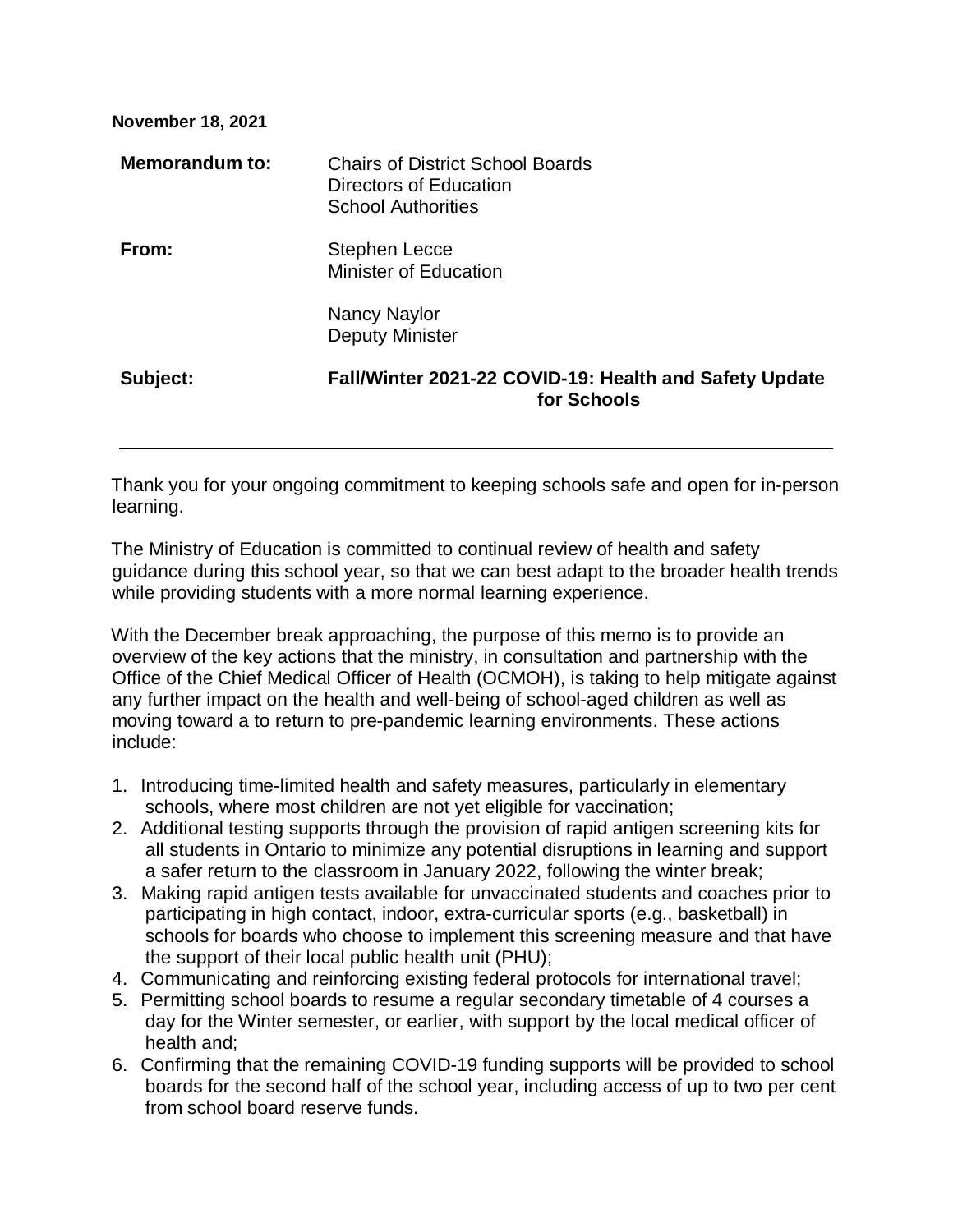These targeted measures and supports will provide another layer of protection, particularly for unvaccinated individuals in elementary schools. They will also assist in returning secondary schools to a more normal student experience, which is supported by one of the highest rates of immunization for youth 12-17 in Canada and will support student mental health and learning.

### **1. Time-limited health and safety measures in schools:**

To mitigate risks associated with the colder weather and gatherings/travel over the winter holidays and to limit the number of contacts for unvaccinated populations especially in elementary schools, the ministry is implementing enhanced health and safety measures for schools. While this approach will allow for vaccine rates to rise in children, following the approval by Health Canada of a COVID-19 vaccine for children 5- 11 years old, these measures will remain in place until the OCMOH recommends they be lifted. To allow for more time to roll-out the COVID-19 vaccine, once it is approved by the federal regulator, the Chief Medical Officer of Health has recommended a cautious approach including:

- Virtual-only parent teacher conferences/interviews in elementary and secondary schools;
- Starting in January, virtual-only assemblies in elementary schools unless a local PHU/school board chooses to enforce this measure earlier; and
- Restricting lunches/breaks to classroom cohort when indoors, where distancing between cohorts cannot be maintained in elementary schools.

Schools and educators are encouraged to support as normal conditions as possible within the classroom cohorts during lunch and breaks (e.g., allowing students to sit in groupings and/or circles to facilitate engagement and conversation between peers with as much distancing as possible within a cohort).

In addition, elementary and secondary schools will be required to **implement daily onsite confirmation of screening prior to/upon arrival at school for at least two weeks following winter break.** School boards are encouraged to continue this practice throughout the year, or as prescribed by a local public health unit.

For further details on required health and safety measures for the 2021-22 school year, please see [COVID-19: Health, Safety and Operational Guidance for Schools \(2021-22\)](https://www.ontario.ca/document/covid-19-health-safety-and-operational-guidance-schools-2021-2022). Key changes have been made to the following sections: Introduction (i.e., secondary) and Protective Strategies (i.e, cafeteria use and lunch protocols, assemblies, and music).

# **2. Rapid antigen screening for students for winter break period**

If recommended by a local medical officer of health, to avoid whole school closures, targeted rapid antigen screening in high risk areas will continue to be available.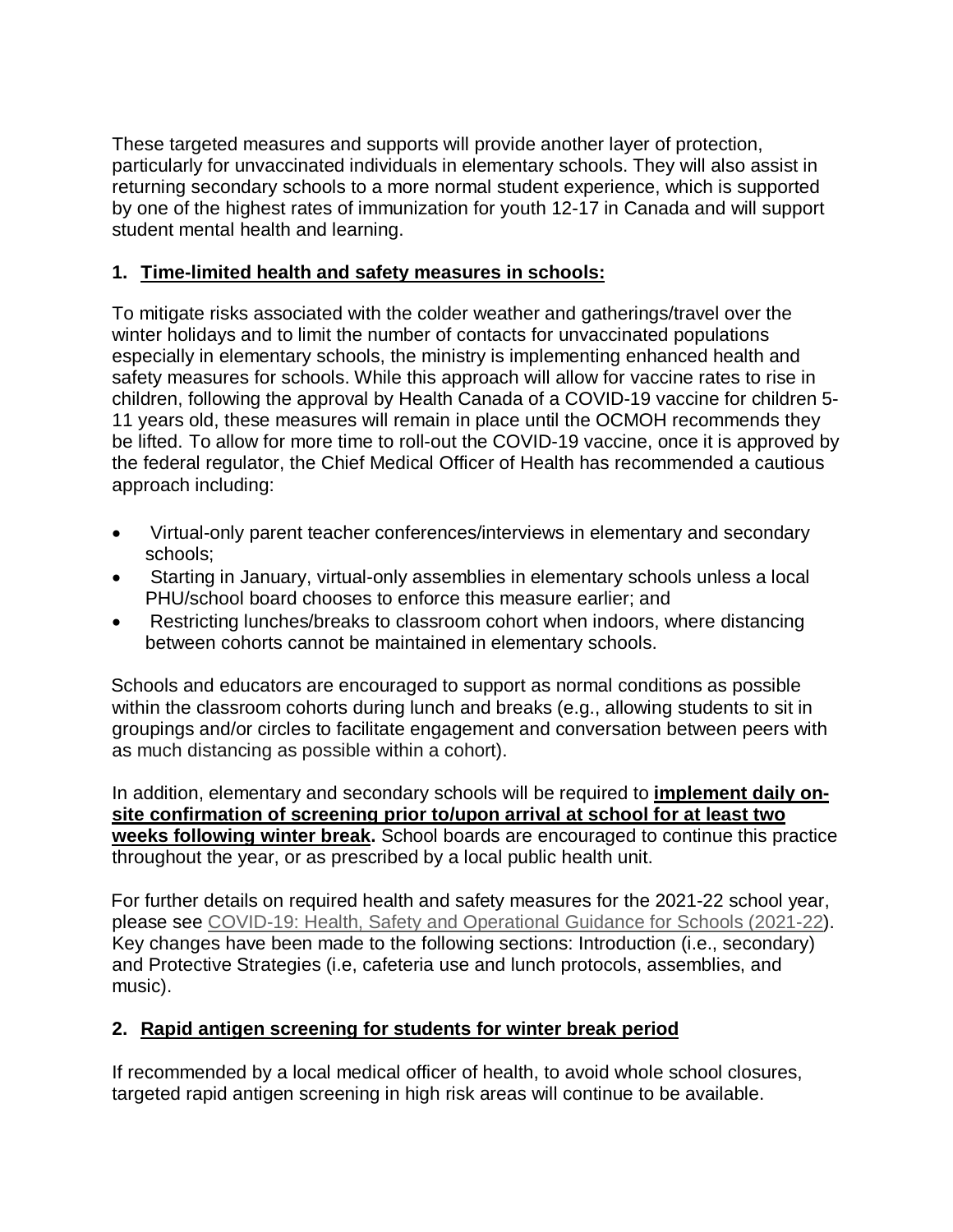In addition to the PCR take home initiative rolling out across the province, to support the safe return of students after the winter break, the ministry in partnership with MOH, OCMOH and the Ministry of Government and Consumer Services (MGCS) will provide public schools with rapid antigen screening kits for all students in Ontario. Before the winter break, every student will be able take home a BTNX rapid antigen screening kit that contains five tests. These test kits will support all students to complete **voluntary screening at home prior to the return to the classroom in January.**

School boards will receive shipments of rapid antigen screening kits using the same distribution locations as PPE. Shipments began the week of November 15<sup>th</sup>. School board central deliveries are planned to be completed by December 10<sup>th</sup> and schoolbased deliveries are to be completed by December 16th. **School board delivery locations will be required to coordinate pick-up / delivery of kits to individual schools. Schools will be required to ensure every student is sent home with a rapid antigen screening kit when leaving for the winter break in December.** Students are not required to complete the rapid antigen test in order to return to the classroom in January 2022. Use of the tests are voluntary but use by students is encouraged.

For students who choose to use rapid antigen screening kits, it is recommended students conduct the rapid antigen tests every 3-4 days over the holiday break on every Monday and Thursday beginning December 23, until all five tests have been used.

Tests are packaged in convenient boxes of five (5), which enables all students to receive an individual box of tests for at-home screening. If a student tests positive using the rapid antigen screening, they must follow their [local public health guidance,](https://www.health.gov.on.ca/en/pro/programs/publichealth/coronavirus/docs/Antigen_Screening_Guidance_2021-03-5.pdf) which includes isolating and getting a confirmatory test at a [local testing site](https://covid-19.ontario.ca/assessment-centre-locations) as soon as possible.

These rapid antigen tests are not equivalent to PCR tests, and any students who have symptoms of COVID-19 infection or who are high risk contacts of cases should still obtain PCR testing.

**Instructions for using BTNX COVID-19 rapid antigen tests will be sent through regional offices, along with a "letter to school communities" that schools will be required to print and send home (or email) with each student alongside the rapid antigen screening kit before the winter break.** The letter to school communities will include information such as: recommended frequency of testing; when to use the rapid antigen screening kits; what to do based on results, etc. This information will be sent to school boards by regional managers in the near future.

#### **3. Rapid antigen screening testing for high contact, indoor, extra curricular sports**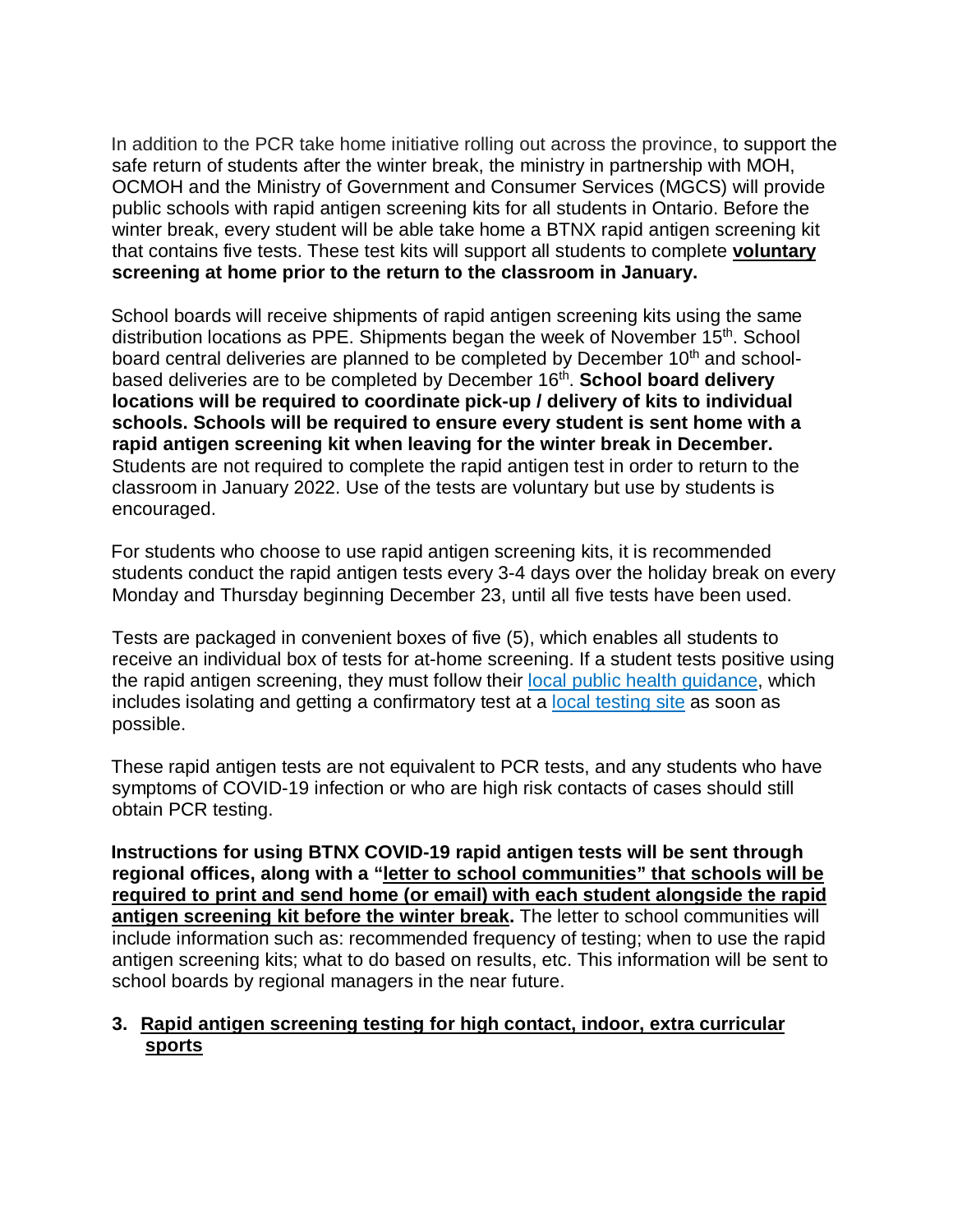The ministry will support the provision of rapid antigen screening tests for unvaccinated students and coaches prior to participating in high contact, indoor, extra-curricular sports (e.g., basketball, hockey). These tests will be available for school boards that have the support of the local medical officer of health. This measure is optional and the responsibility for implementation, including required reporting on use of tests, monitoring, verification, distribution and compliance with necessary privacy obligations under applicable legislation rests with the school board. If a school board has the support of a local medical officer of health to implement rapid antigen screening for this specific circumstance, please contact your regional Field Services Office.

It is important to note that rapid antigen screening is not a replacement for vaccination. Vaccination represents our most effective strategy to prevent COVID-19 transmission and we are pleased to see the growing vaccination rates for school staff and eligible students. While we anticipate the approval of vaccines for children aged 5-11 and the subsequent implementation of widespread vaccine campaigns as another protective measure to support safe and healthy school environments, it is important that we remain vigilant and pursue strategies that limit the spread of COVID-19 in schools. We are determined to ensure safe and healthy learning environments which is vital to keeping schools open and students learning.

#### **4. Winter break travel protocols**

With the holiday season approaching, it is anticipated that many staff, students and families will choose to make travel plans for the December break. As we prepare for this, we would like to remind school boards to communicate to staff and families of students, the need to follow federal directives related to international travel and quarantine requirements. By working together to share and discuss this information, we can help to ensure everyone has a healthy and safer holiday period. Individuals must follow [federal testing and quarantine requirements](https://travel.gc.ca/travel-covid) upon return from any international travel. This includes not attending school or child care for the 14 days following a return from international travel for individuals advised to quarantine or not attend school/child care upon their return.

While unvaccinated children under the age of 12 who travelled internationally with a fully vaccinated companion are exempt from federal quarantine, they **are not permitted to** attend school or child care for 14 days following their return.

Generally, individuals (staff and students) who are fully vaccinated are exempt from federal quarantine and may continue to attend school or child care. Individuals with all other federal quarantine exemptions (e.g., travelling for cross-border custody arrangements; travelling for medical treatment) may also continue to attend school or child care.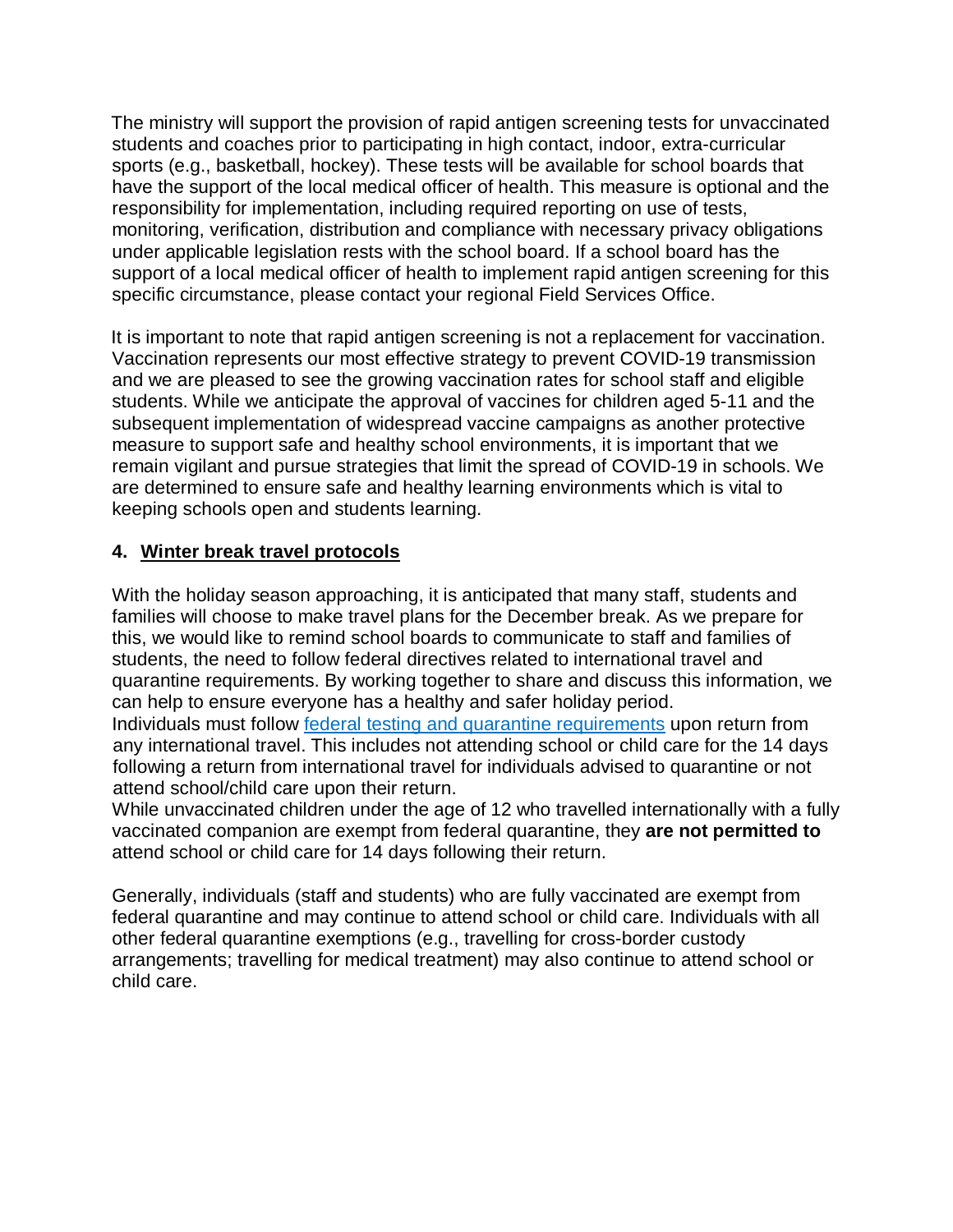All staff, particularly unvaccinated staff considering international travel, must take into consideration federal testing and quarantine requirements for themselves and their dependents.

## 5. **Winter Timetabling for Secondary Schools**

For the winter semester starting in February 2022, all secondary schools province-wide will be able to resume a regular timetabling model of 4 courses a day, unless not supported by the local medical officer of health based on local epidemiology. This move is supported by high rates of vaccination amongst youth aged 12-17 across the province.

If a school board has the support of their local PHU to change their timetabling approach sooner than February 2022, they can resume this model prior to the start of the winter semester.

To support the return to regular timetabling, the ministry will continue to work closely with the Ministry of Health (MOH), including the OCMOH, on any updates to the Ministry of Education's operational guidance on the management of COVID-19 in schools.

Although the intention is to continue full time in-person learning, school boards are asked to continue to have plans in place to pivot to other modes of delivery if necessary on a localized basis while still providing students with access to the full breadth of courses (e.g., alternative timetables and full remote delivery).

# **6. 2021-22 COVID-19 Funding Supports**

As announced on May 4, 2021, to support the continued safe operation of schools in 2021-22, the ministry is providing temporary COVID-19 funding supports, with more than \$1.6 billion in resources available to school boards throughout the year.

At the time of the announcement, school boards were expected to budget for approximately half of the more than \$1.6 billion in resources to support the first half of the school year, including access to one per cent from their reserves. The resources related to the Grants for Student Needs (GSN) investments of \$104.6 million as well as Priorities and Partnership Funds (PPF) investments to improve connectivity for remote learning technology of \$20 million, and learning recovery and renewal of \$20 million, were already released in their entirety for the full year.

While there is important progress being made in the fight against COVID-19, the ministry remains focused on ensuring safe learning environments for students. As a result, the ministry is confirming that the remaining COVID-19 funding supports will be provided to school boards for the second half of the school year, including access of up to two per cent from school board reserve funds. If a school board anticipates an in-year deficit greater than two per cent of its operating allocation, Minister approval will be required.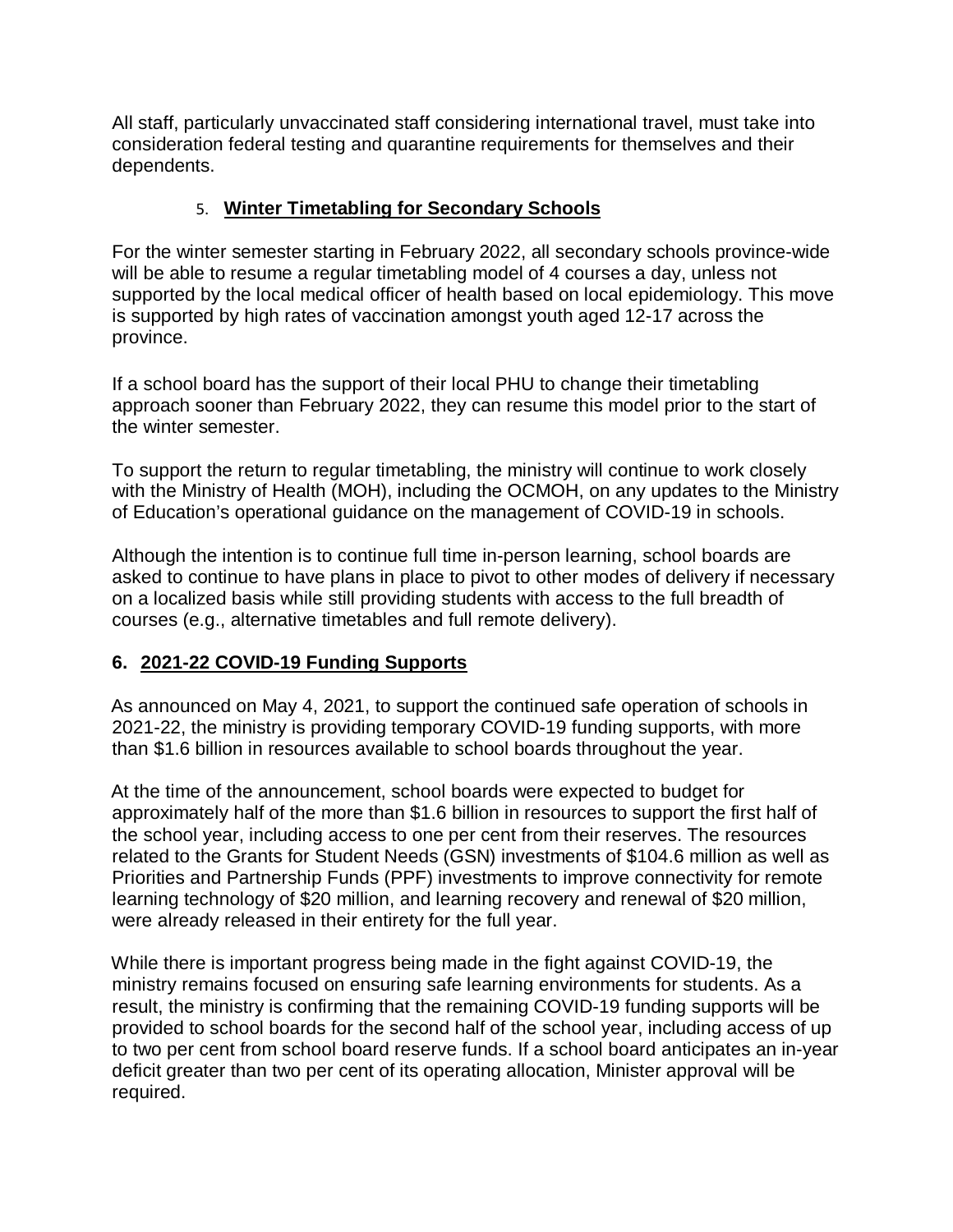The ministry will proceed with executing the COVID-19 funding transfer payment agreements and provide them to school boards in the coming weeks. In addition, the ministry will update the 2021-22 Education Finance Information System (EFIS) Revised Estimates Document Set to reflect the increase in the reserves limit, with additional details to be shared with the sector shortly.

As a reminder, information on COVID-19 funding supports for the 2021-22 school year, including funding amounts by school board can be found in memorandum [2021:B07](https://efis.fma.csc.gov.on.ca/faab/Memos/B2021/B07_EN.pdf) *Planning for the 2021-22 School Year* and are summarized below:

- \$383.6 million to help support school boards in having staffing in place to navigate a safe school year (\$304.0 million via PPF and \$79.6 million through the Language Grant in the GSN);
- \$65.5 million for enhanced cleaning protocols and other health and safety measures in student transportation;
- \$59.0 million for special education, mental health and well-being, and equity initiatives (including an annual \$10.0 million investment as part of the GSN);
- \$29.4 million for increased costs related to school operations in recognition of the need to operate ventilation systems longer and replace filters more frequently;
- \$20.0 million for re-engaging students and reading assessment supports;
- \$34.9 million in additional technology funding (including an annual \$14.9 million investment to support technology such as devices for students in the GSN and \$20.0 million in connectivity supports for remote learning technology);
- up to \$450.0 million to provide required personal protective equipment (PPE) and critical supplies and equipment (e.g. cleaning supplies) through the Ministry of Government and Consumer Services and the pandemic stockpile;
- \$86.0 million to support school-focused nurses in public health units and testing in schools; and
- up to \$508.0 million for school boards to access up to two per cent of reserves to support COVID-related expenses.

School boards are also being provided with additional flexibility from the \$304.0 million staffing investment to address other COVID-19 emerging pressures, such as lower than expected enrolment. In addition, in recognition of the additional work school boards are undertaking to support the successful and safe roll out of the Instructions issued by the OCMOH, school boards may use up to five per cent of this funding allocation to support COVID-19 related implementation costs, such as the vaccination disclosure policy and any costs that may be related to hosting clinics for school-aged children and their families.

The ministry will continue to work with the OCMOH and local PHUs to adjust health and safety requirements (e.g., more or less restrictive measures) and update guidance as required, based on the public health environment and province-wide metrics.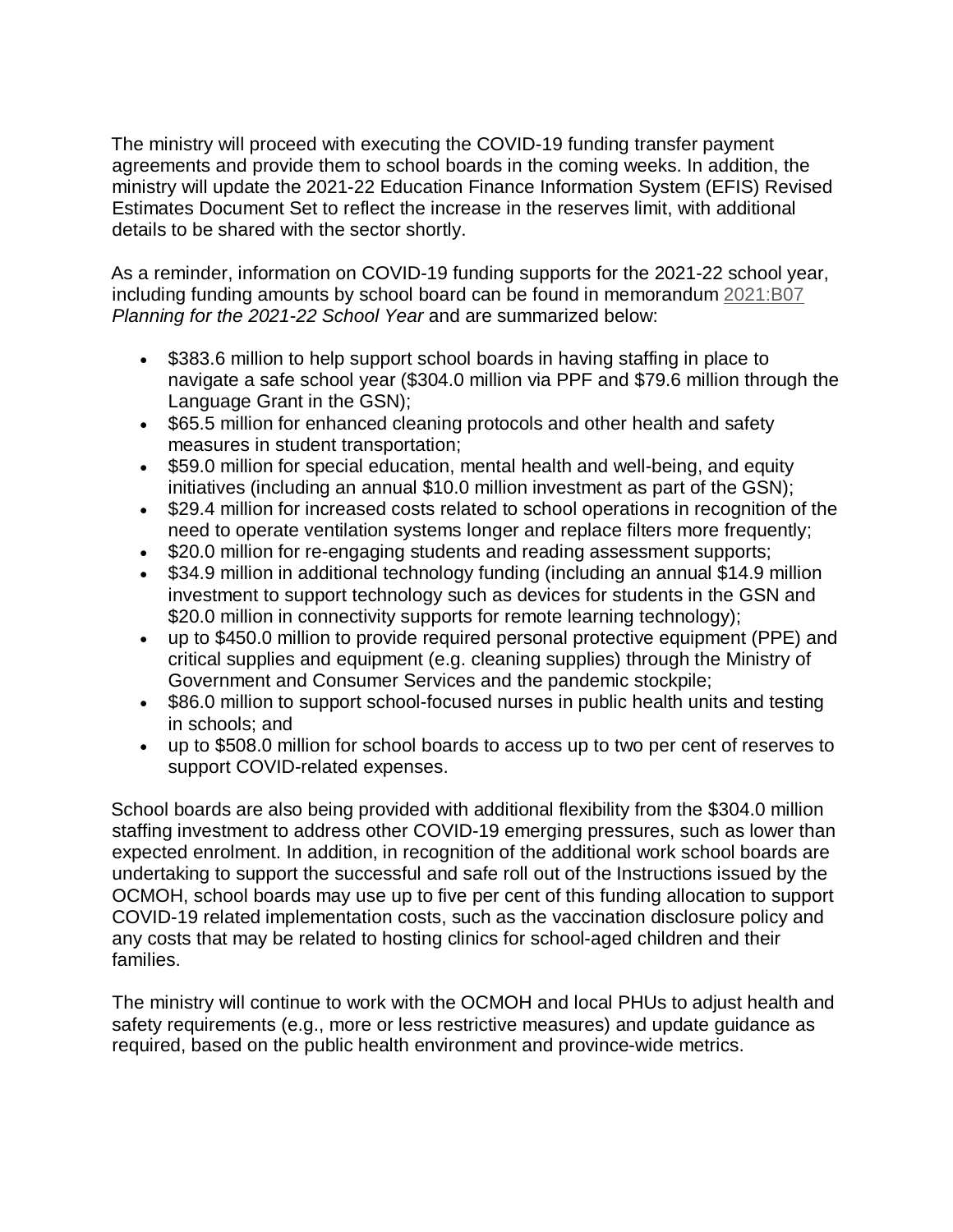Adjustments may be made at a regional level and local PHUs may also require schools to adopt additional or enhanced health and safety measures based on local risk assessment and epidemiology. We encourage school boards to continue to work closely with their local PHUs on their health and safety plans.

By following these requirements, we can all enjoy a safer holiday season and support the continued operation of in-person learning. We are encouraged by the progress made to date and we remain committed to ensuring healthy and safe school environments.

Sincerely,

Stephen Lecce Nancy Naylor

Minister **Deputy Minister**